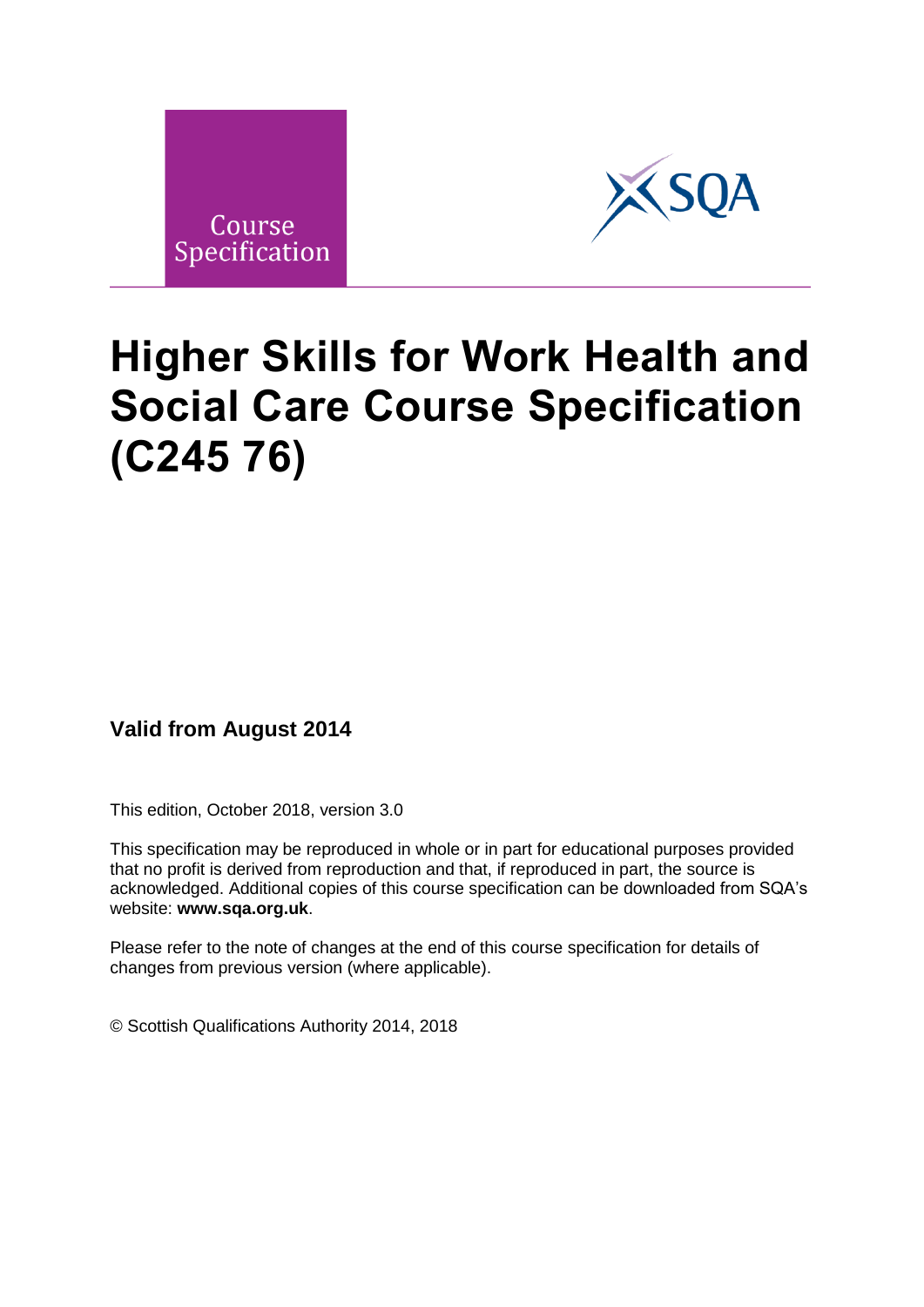## **Course outline**

| <b>Course title:</b>       | Higher Skills for Work Health and Social Care |
|----------------------------|-----------------------------------------------|
| <b>SCQF credit points:</b> | (24 SCQF credit points)                       |
| Course code:               | C <sub>245</sub> 76                           |

#### **Mandatory units**

The course comprises the following mandatory units:

| J13S76  | Understanding and Supporting People in Health<br>and Social Care Settings | 6 SCQF credit points |
|---------|---------------------------------------------------------------------------|----------------------|
| J13T 76 | <b>Care Principles and Practice</b>                                       | 6 SCQF credit points |
| J13X76  | Working in Health and Social Care Settings                                | 6 SCQF credit points |
| J13Y76  | Health, Safety and Protection Issues in Care<br>Settings                  | 6 SCQF credit points |

To achieve the course award the learner must successfully achieve all the units which make up the course.

### **Recommended entry**

While entry is at the discretion of the centre, learners would normally be expected to have attained one of the following, or equivalent:

- National 5 Care course or its unit(s)
- National 5 Early Education and Childcare course or its unit(s)

## **Progression**

This course or its units may provide progression to:

- ◆ Scottish Vocational Qualifications in Health and Social Care
- further/higher education
- training/employment

## **Core Skills**

Opportunities to develop aspects of Core Skills are highlighted in the support notes of this course specification.

There is automatic certification of the Core Skill Critical Thinking component at SCQF level 5 and SCQF level 6 in this course.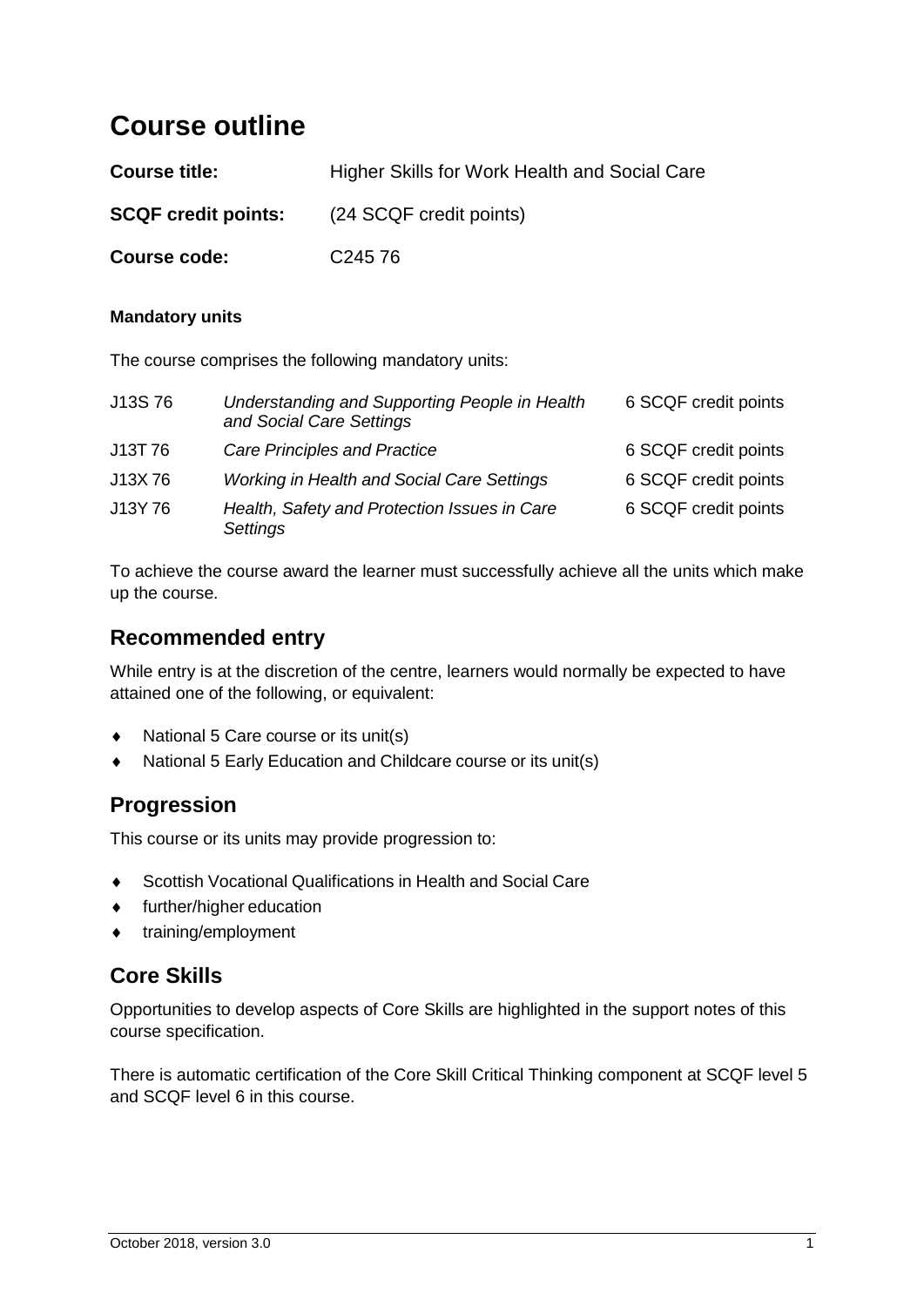## **Links to National Occupational Standards**

National Occupational Standards (NOS) are developed by the key employment sectors of the United Kingdom. These standards set the competences required for job roles within a particular employment sector.

Aspects of the underpinning knowledge in the NOS from levels 2 and 3 are reflected in this course. As a result, the competences, knowledge and understanding achieved by learners broadly reflect these standards.

The units of this course have been linked to elements of the following:

- level 3: Support the social, emotional and identity needs of individuals
- level 3: Promote effective communication for and about individuals
- level 2: Communication with and complete records for the individual
- ◆ level 2: Develop your knowledge and practice
- level 3: Reflect on and develop your practice
- ◆ level 3: Contribute to care planning and review
- level 2: Ensure your own actions support the care, protection and wellbeing of individuals
- level 2: Support the Health and Safety of yourself and individuals
- ◆ level 2: Move and position individuals
- level 2: Support individuals who are distressed

In this course, the areas where the above standards are reflected are:

- developing positive self-esteem and maintaining a person's sense of identity
- developing good communication skills
- self-awareness and self-reflective practice
- understanding how to help protect people from abuse
- identifying people's needs and planning out an activity to meet a need
- awareness of health and safety and protection issues in a health and social care setting
- awareness of moving and handling
- understanding how to help someone manage their stress

Further details are provided in the 'Rationale' section.

## **Equality and inclusion**

This Course Arrangements Specification has been designed to ensure that there are no unnecessary barriers to learning or assessment. The individual needs of learners should be taken into account when planning learning experiences, selecting assessment methods or considering alternative evidence. Further advice can be found on our website **www.sqa.org.uk/assessmentarrangements.**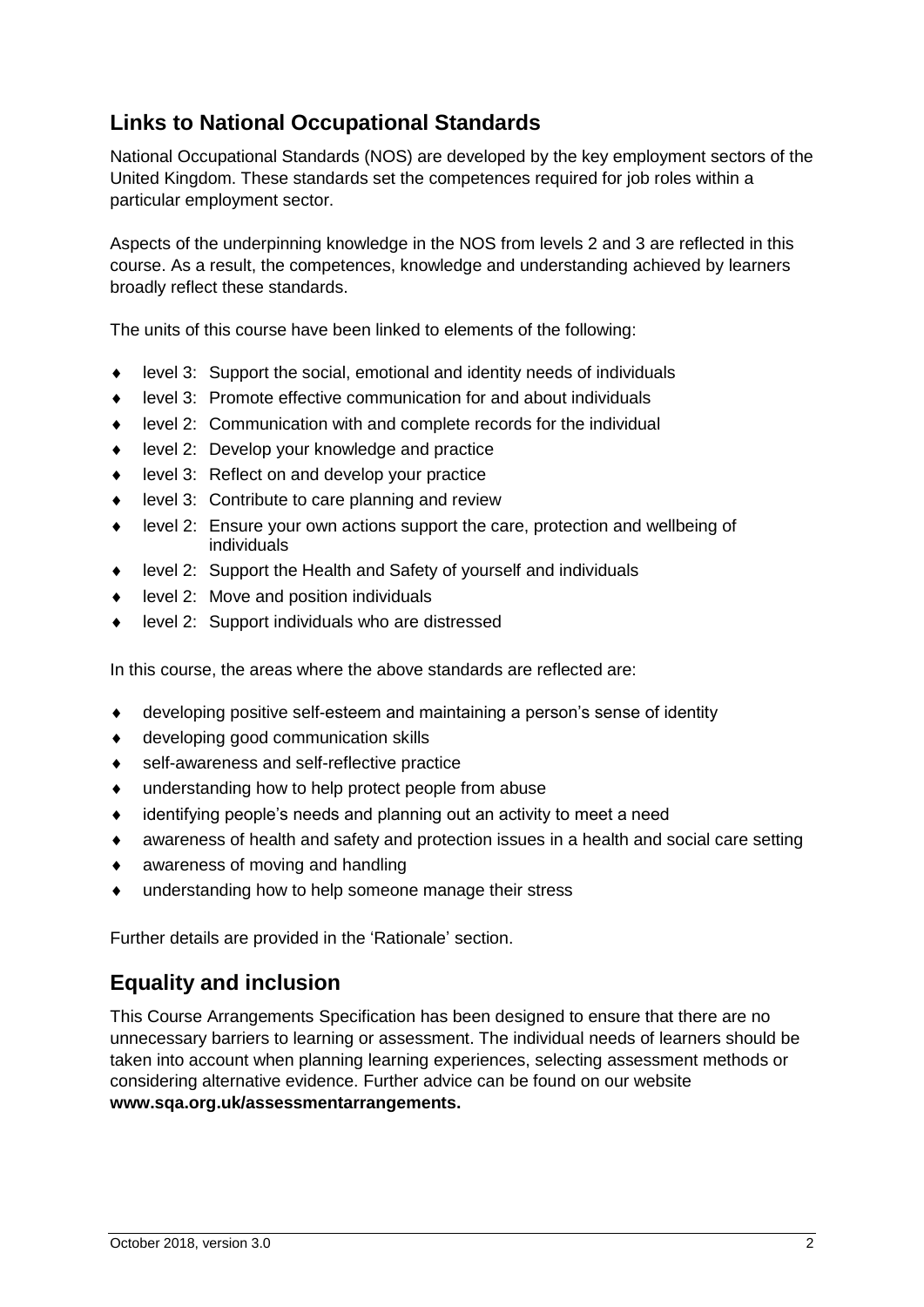## **Common rationale for Skills for Work Courses**

Skills for Work Courses are designed to help learners to develop:

- skills and knowledge in a broad vocational area
- skills for learning, skills for life and skills for work
- ◆ Core Skills
- an understanding of the workplace
- positive attitudes to learning
- skills and attitudes for employability

A key feature of these courses is the emphasis on *experiential learning*. This means learning through practical experience and learning by reflecting on experience.

#### **Learning through practical experience**

Teaching/learning programmes should include some or all of the following:

- ♦ learning in real or simulated workplace settings
- learning through role play activities in vocational contexts
- carrying out case study work
- planning and carrying out practical tasks and assignments

#### **Learning through reflecting at all stages of the experience**

Teaching/learning programmes should include some or all of the following:

- preparing and planning for the experience
- taking stock throughout the experience, reviewing and adapting as necessary
- reflecting after the activity has been completed, evaluating and identifying learning points

The Skills for Work Courses are also designed to provide learners with opportunities for developing *Core Skills,* and *Skills for Learning, Skills for Life and Skills for Work* with a focus on enhancing skills and attitudes for *employability*.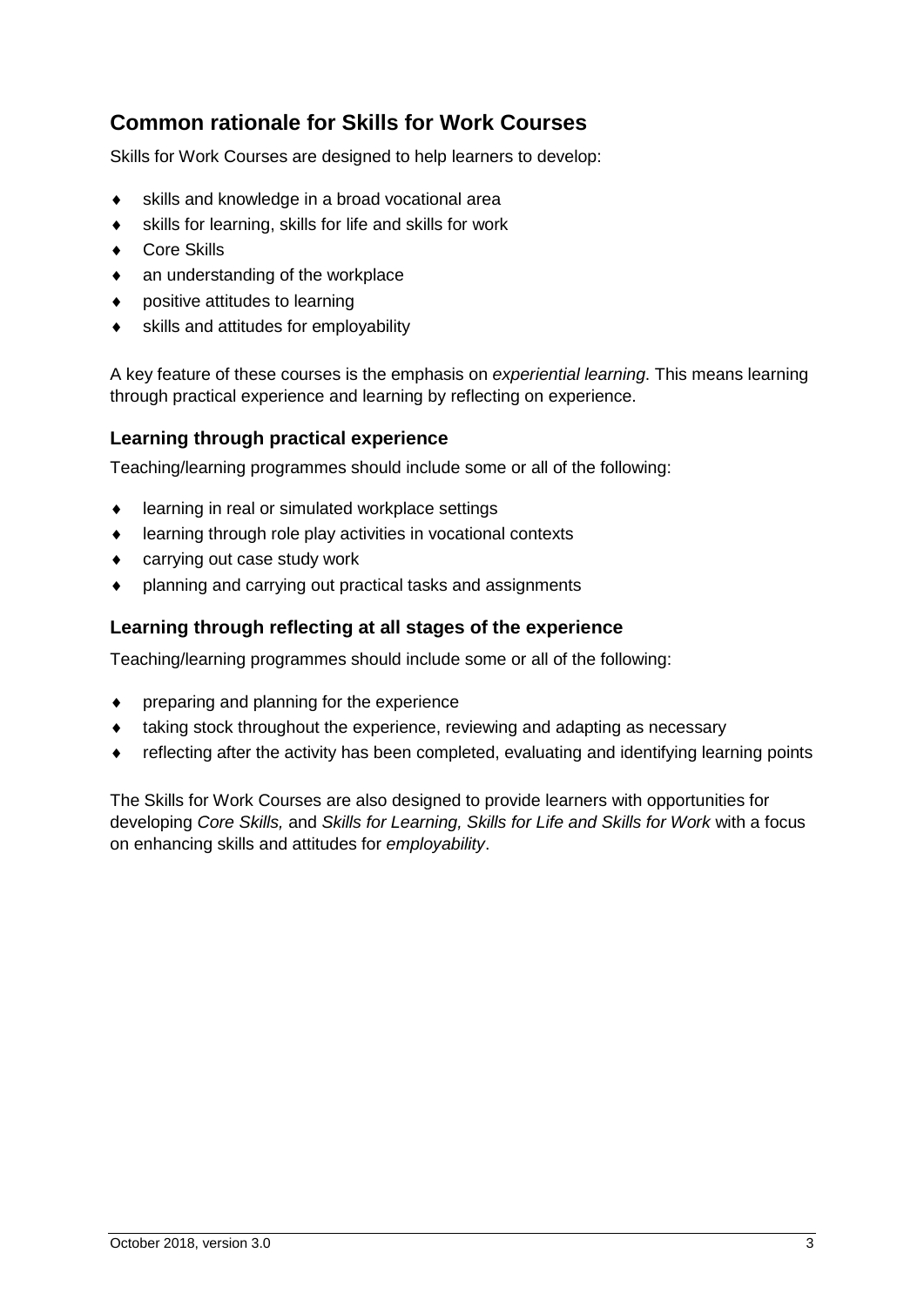## **Core Skills**

#### **The five Core Skills are:**

- Communication
- Numeracy
- ◆ Information and Communication Technology (ICT)
- ◆ Problem Solving
- Working with Others

## **Employability**

The skills and attitudes for employability, including self-employment, are outlined below:

- generic skills/attitudes valued by employers
- understanding of the workplace and the employee's responsibilities, for example, timekeeping, appearance, customer care
- self-evaluation skills
- ◆ positive attitude to learning
- flexible approaches to solving problems
- adaptability and positive attitude to change
- confidence to set goals, reflect and learn from experience
- specific vocational skills/knowledge

Course specifications highlight the links to National Occupational Standards in the vocational area and identify progression opportunities.

Opportunities for developing these skills and attitudes are highlighted in each of the course and unit specifications. These opportunities include giving young people direct access to workplace experiences or, through partnership arrangements, providing different learning environments and experiences which simulate aspects of the workplace. These experiences might include visits, visiting speakers, role play and other practical activities.

*A Curriculum for Excellence* (Scottish Executive 2004) identifies aspirations for every young person. These are that they should become:

- ◆ successful learners
- confident individuals
- ◆ responsible citizens
- effective contributors

The learning environments, the focus on experiential learning and the opportunities to develop employability, Skills for Learning, Skills for Life, Skills for Work and Core Skills in these courses contribute to meeting these aspirations.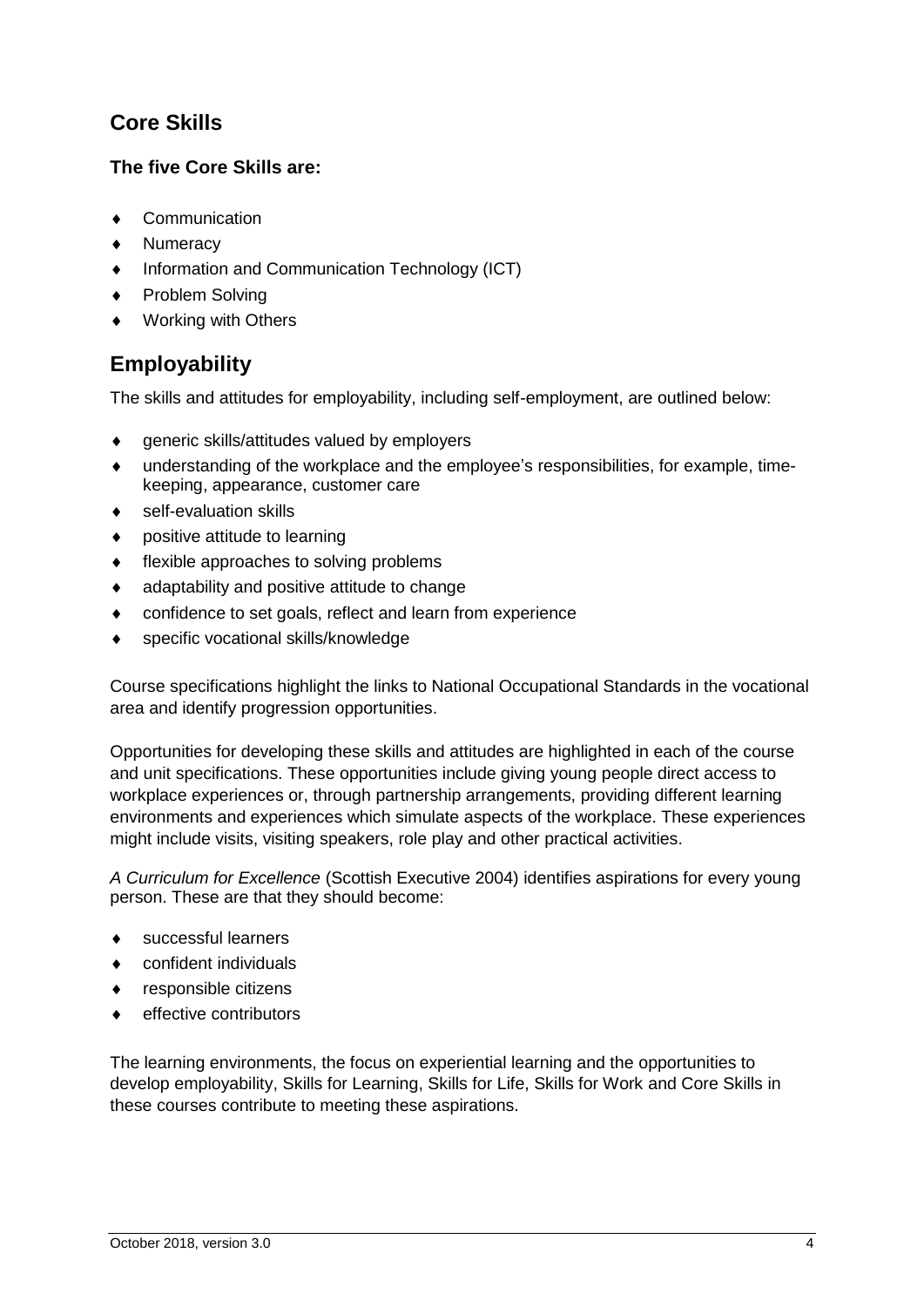## **Course rationale for Higher Skills for Work Health and Social Care**

All new and revised National Courses reflect Curriculum for Excellence values, purposes and principles. They offer flexibility, provide more time for learning, more focus on skills and applying learning, and scope for personalisation and choice.

In this course, and its component units, there will be an emphasis on skills development and the application of those skills. Assessment approaches will be proportionate, fit for purpose and will promote best practice, enabling learners to achieve the highest standards they can.

This Skills for Work course is also designed to provide learners with opportunities for developing Core Skills and Skills for Learning, Skills for Life and Skills for Work, with a strong focus on enhancing skills and attitudes for employability.

The Higher Skills for Work Health and Social Care course is an introductory course designed to equip learners with the knowledge and skills relevant to the health and social care sectors. The NHS, local authorities, voluntary and private organisations make up these sectors and provide care to people in a variety of establishments such as nursing homes, residential homes for older people, hospitals and resource centres for people with a learning disability. The demands of both these sectors are increasing and as a result the need for health and social care professionals is also increasing. This course has been designed to allow learners to develop the knowledge and both generic and vocational employability skills relevant to these sectors. It has also been designed to help learners develop an understanding of the nature of health and social care work in order that they can make informed decisions about whether or not they wish to gain employment in these sectors.

The structure of this course has been designed to cover the essential knowledge and skills needed to go into employment or further study at further/higher education institutions. Learners will begin by investigating who may need care, what provision is available and the roles and responsibilities of a care worker. This knowledge will give learners a good introduction to what care work consists of. It is also essential that care workers operate from a sound ethical value base. Therefore, learners will be investigating the principles underpinning the National Care Standards, to enable them to understand the nature and importance of such a value base if they choose to work with people in need of care. Learners will also study, from psychology, how people develop through life and how to manage stress. This will help prepare learners for further training or working with any service user (patient or client receiving care) in any setting. Learners will also learn about essential procedures in relation to health and safety and carry out a risk assessment, which is invaluable experience before working in health and social care establishments. They will also learn about protection issues in relation to aggressive behaviour, and service users who have experienced abuse.

The emphasis throughout the course is on experiential learning through real or simulated work settings. Learners will, therefore, have the opportunity to learn about and practise essential generic employability skills such as working with others, good time-keeping and a positive attitude to learning. They will also be learning about and practising skills particularly valued by the health and social care sectors such as listening skills, verbal and non-verbal communication skills and planning.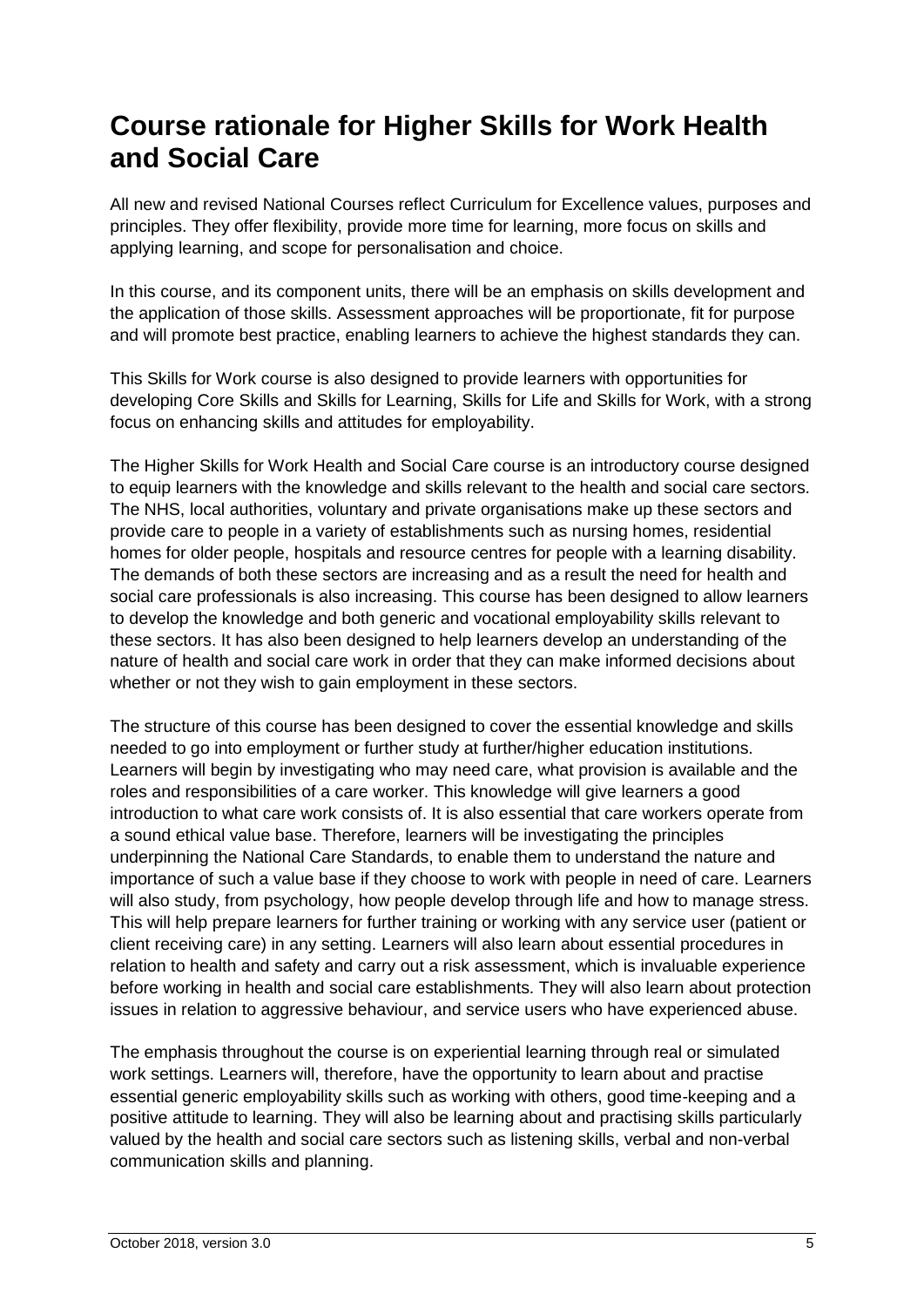## **Purposes and aims of the course**

The general aims of the course are to:

- allow learners to experience vocationally related learning
- provide learners with a broad introduction to the health and social care sectors
- encourage learners to foster a good work ethic, including time-keeping and a positive and responsible attitude to work
- provide opportunities to develop a range of Core Skills in a realistic setting
- encourage learners to take responsibility for their own learning and development
- facilitate progression to further education or employment

The specific aims of the course are to:

- prepare learners for work within the health and social care sectors
- help learners to communicate effectively with a range of service users, for example older people in residential care, patients in a hospital, children with a disability or people with dementia in a nursing home
- develop a caring and understanding attitude towards service users
- develop an awareness of health, safety and protection issues in health and social care settings
- develop skills of reflection and evaluating in relation to practice
- promote a positive and responsible attitude to health and social care work
- ◆ develop the skills to become a valued team member
- build learners' confidence as they develop their own knowledge and skills
- develop essential knowledge for working with people in health and social care settings
- give learners practical experiences in health and social care contexts and allow them to develop skills within these practical contexts

## **Information about typical learners who might do the course**

The primary target group for the Higher Health and Social Care course is learners who have reached an appropriate point in their secondary education, although adult returners may also find it a useful stepping stone to employment or further study.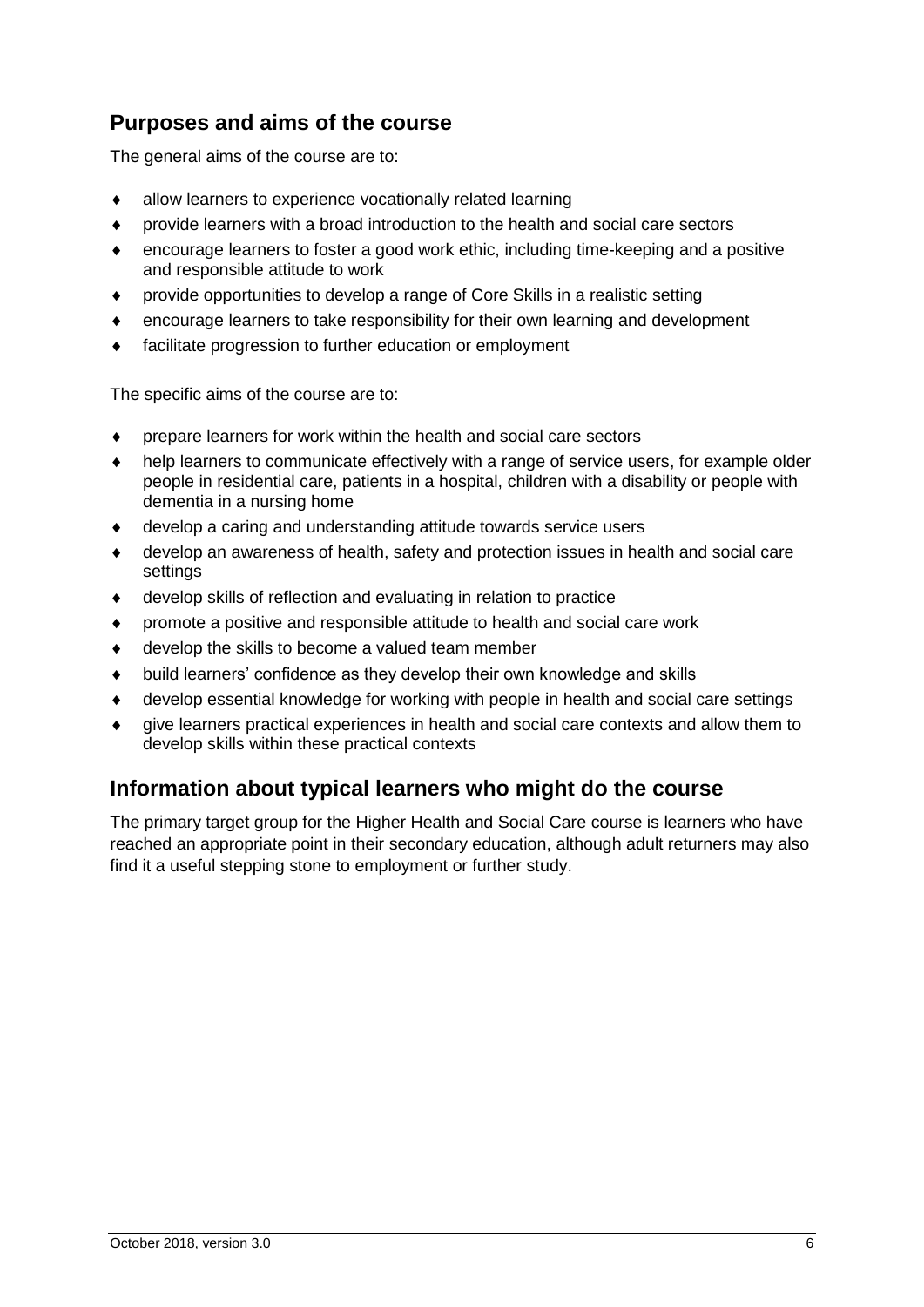## **Course structure and conditions of award**

## **Summary of course content**

The course introduces learners to the nature of health and social care work. It includes investigating the types of health and social care establishments that are available and the roles of care workers in these settings. Learners will also be investigating the principles of good care practice and exploring what constitutes day-to-day care work, for example identifying people's needs and strengths and how care workers try to meet those needs through care plans.

Health, safety and protection issues are important within health and social care settings. Therefore learners will explore these issues and some practical approaches to dealing with them. Using the insights of psychology they will also explore how to support service users in an informed way. This will include a study of how people develop, how to help raise selfesteem and how to help service users manage their stress. This will help learners to become flexible health and social care workers if they decide to pursue a career in this sector. In preparation for such a career, learners will also learn how to prepare a curriculum vitae, how to prepare for an interview and how to conduct themselves in a job interview.

Central to the course is developing the attitudes and skills necessary for effective work in health and social care settings. These are embedded in the different units giving learners the opportunity to practise and develop throughout the course. Learners will have the opportunity to develop their skills through work placements or simulation exercises, investigation and group work. They will be involved in evaluating their own skills, setting themselves personal goals and reviewing their progress during the course.

The units of the course have been designed to be delivered in an integrated way and guidance on a suggested teaching pattern is given in this course specification.

The specific employability skills assessed in this course are:

- positive attitude to learning
- verbal and non-verbal communication skills
- $\bullet$  listening skills
- ◆ good time-keeping
- ability to reflect on own abilities
- ◆ demonstrate reliability by completing tasks
- respect for others
- ◆ ability to work on feedback from others
- organisational skills
- ◆ planning skills
- willingness to carry out instructions
- ability to work with others
- ◆ health and safety awareness
- understanding roles and responsibilities in the workplace
- awareness of care values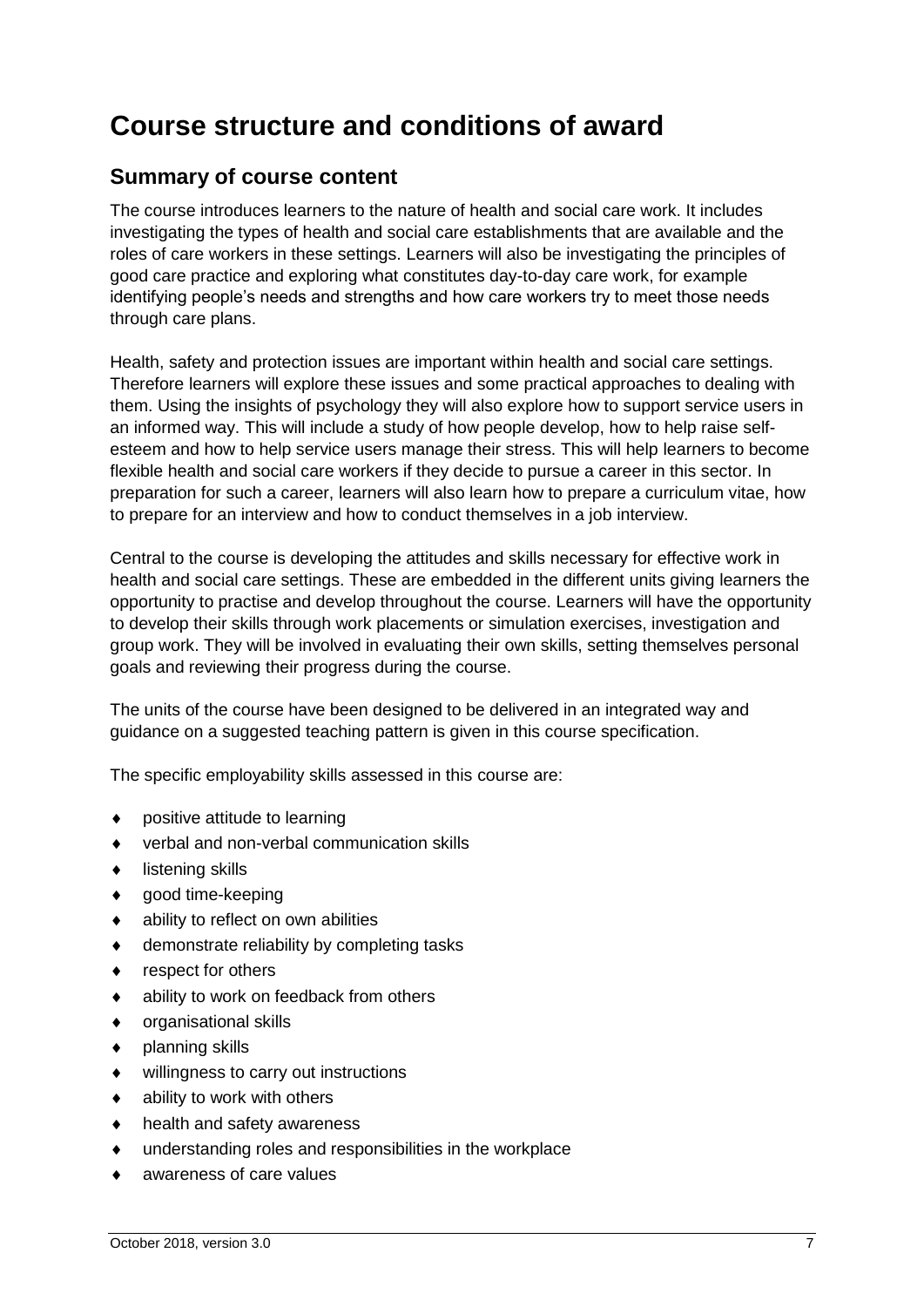As well as the employability skills and attitudes that are assessed in this course, learners should be made aware that there are other specific personal qualities and attitudes of care workers which are valued by the health and social care sector. Although these qualities and attitudes are not assessed in this unit, they contribute towards a good working relationship between health and social care workers and service users. For example learners should be aware of the importance of compassion, friendliness and empathy to enable service users to feel comfortable enough to discuss personal issues of concern to them. Learners should also be made aware of the central place given to self-awareness in health and social care training. Encouraging learners to become more aware of the impact they have on people, the way they feel about things and the impact of experiences on themselves will help prepare them for future training or employment in the health or social care sector.

The emphasis throughout the course is on experiential learning and developing the knowledge and skills valued by the health and social care sectors. Learning and teaching will involve, for example applying knowledge and skills through scenarios, group work, interviewing health or social care workers and visits to health and social care establishments.

## **Summary of unit content**

Units are statements of standards for assessment and not programmes of learning and teaching. They can be delivered in a variety of ways; however Skills for Work units are designed to provide an experiential learning process.

#### *Understanding and Supporting People in Health and Social Care Settings* **(Higher) (1 credit)**

The purpose of this unit is to help learners understand people, their experiences and their behaviour within health and social care settings. Having a greater understanding of people can help learners become more flexible workers. The emphasis in the unit is on understanding the practical application of psychological theories. Learners will study how people develop through life and what affects that development. They will also gain insight into how a self-concept is developed and how to help someone create more positive selfesteem. Stress, its effects on people, and preventing and managing stress are also investigated.

#### *Care Principles and Practice* **(Higher) (1 credit)**

The purpose of this unit is to give learners a sound foundation of the values that underpin health and social care work and the standards these workers should meet. Learners will investigate the National Care Standards, the principles underpinning them and why they are important in care work. They will take part in a group presentation of their findings. They will also learn how to apply these standards by assessing a person's needs and strengths and producing a plan of care.

#### *Working in Health and Social Care Settings* **(Higher) (1 credit)**

The purpose of the unit is to set care work in context and help students develop the appropriate knowledge and employability skills and attitudes for working in health and social care settings. Learners will learn about the different types of health and social care provision that exist and the roles of health and social care workers in these different provisions. They will also learn how to prepare for employment or further training through completing a curriculum vitae and participate in a simulated job interview for a health and social care job role.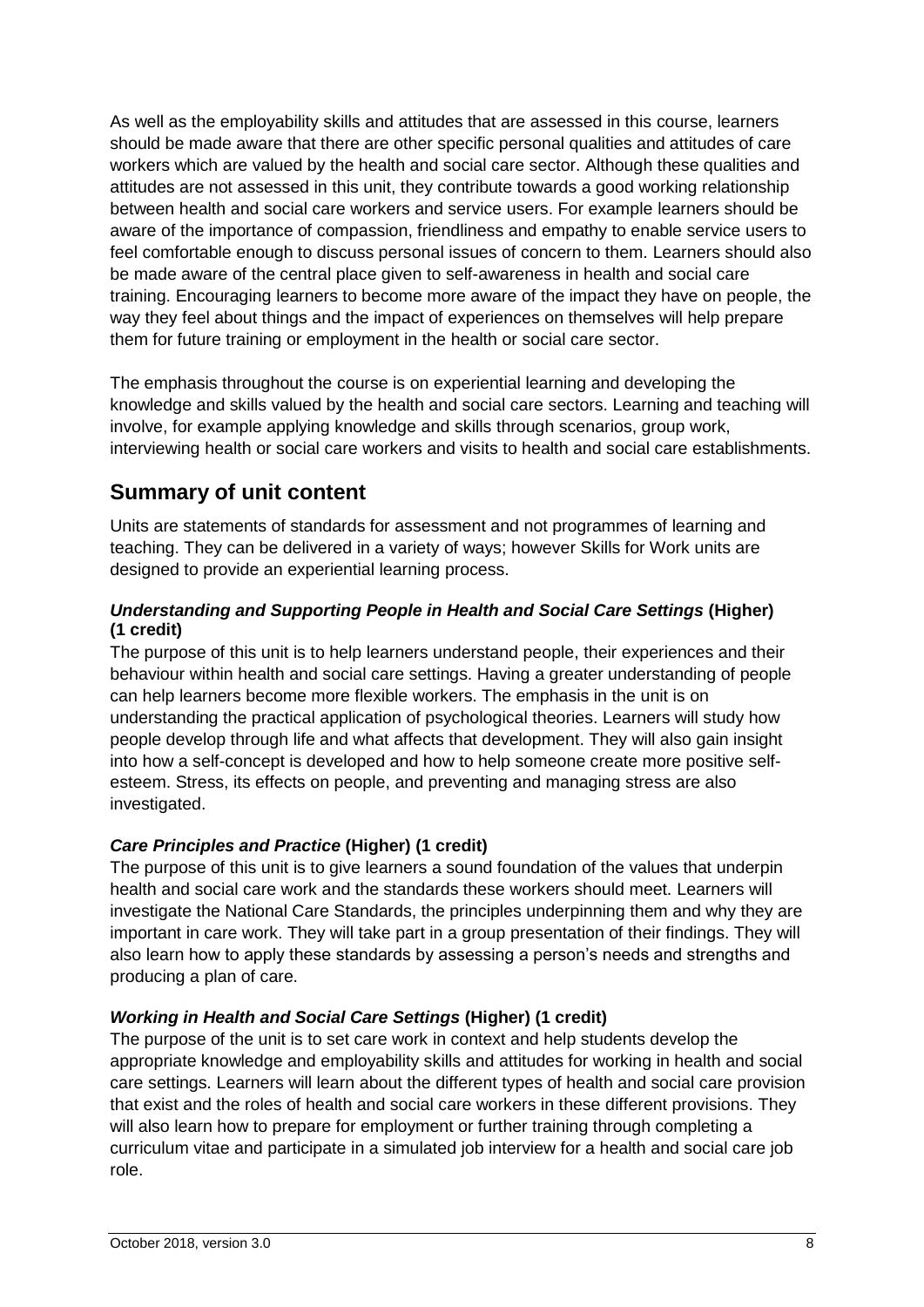Learners will be learning about important employability skills and throughout the unit they will have the opportunity to practise and develop these skills. These will include verbal and nonverbal communication skills, planning and listening skills as well as the skills of working with others.

These skills may be developed through attending work placements or through simulations and class exercises. Learners will also have the opportunity to develop the skills of reflecting and evaluating, through assessing their own abilities and recording their progress throughout the unit.

#### *Health, Safety and Protection Issues in Care Settings* **(Higher) (1 credit)**

The purpose of the unit is to familiarise learners with health, safety and protection issues in health and social care settings. Learners will learn about health and safety responsibilities and typical hazards and risks. They will also carry out a simulated risk assessment. In addition, learners will explore supportive approaches to managing aggressive behaviour and will learn how to respond appropriately to service users who may have experienced abuse.

#### **Conditions of award**

To achieve the award of Higher Skills for Work Health and Social Care, learners must achieve all the required units as outlined in the course outline. They will be assessed pass/fail within centres. Skills for Work Courses are not graded.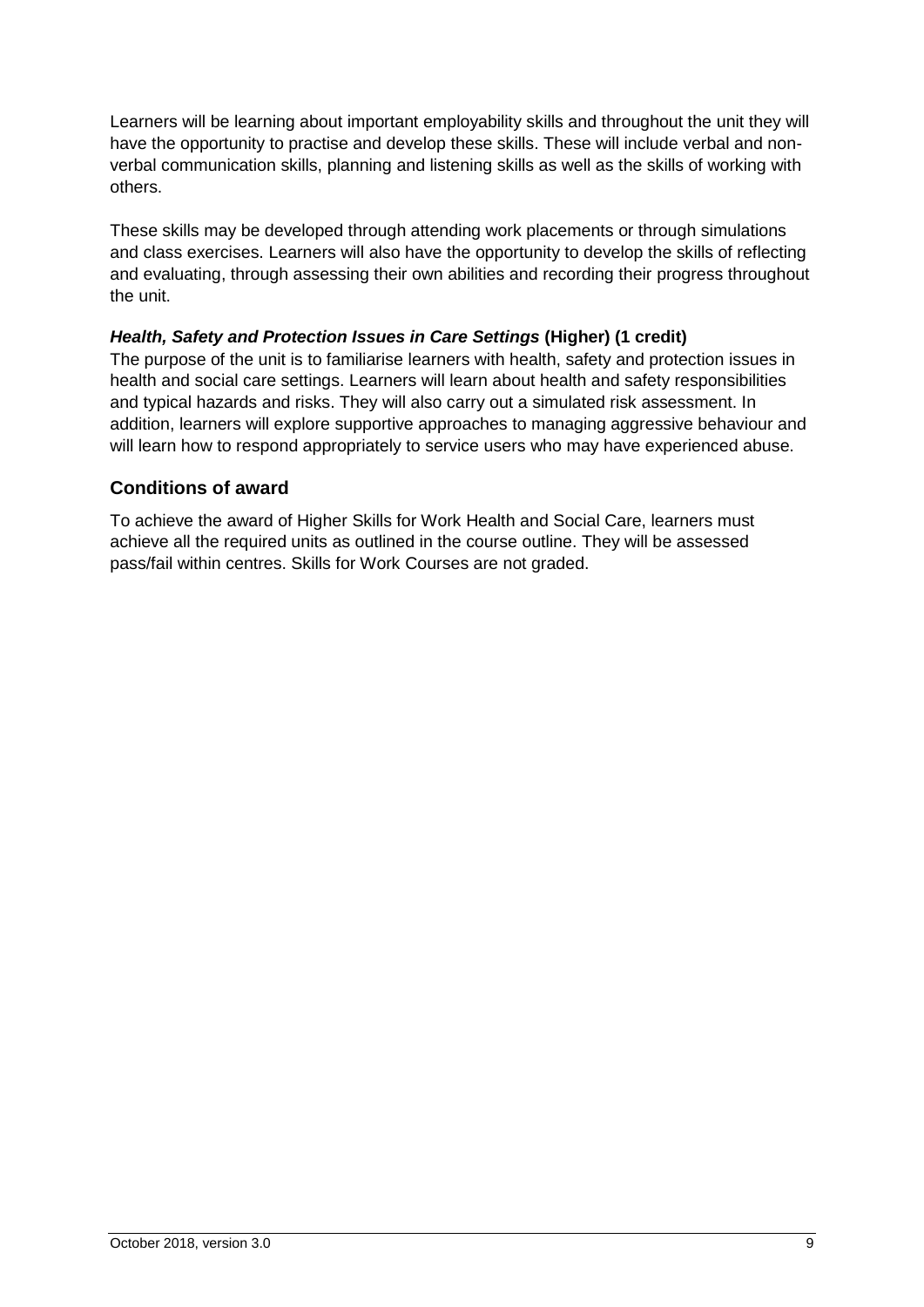## **Assessment**

## **Assessment objectives**

Assessment across the units of this course allows learners to demonstrate:

- ◆ employability skills and attitudes
- essential underpinning knowledge required to work in the health and social care sector
- the ability to apply knowledge in specific health and social care contexts
- evaluation skills
- investigation skills
- presentation skills

### **Unit assessment**

The assessment of the units in this course will be as follows:

#### *Understanding and Supporting People in Health and Social Care Settings* **(Higher) (1 credit)**

Assessment in this unit will be in the form of:

- scenarios set in health and social care contexts accompanied by a series of structured questions covering knowledge of the strands of human development and application of Carl Rogers' theory of self-concept to health and social care settings
- an investigation into stress and stress management strategies including an evaluation of these strategies

#### *Care Principles and Practice* **(Higher) (1 credit)**

Assessment in this unit will be in the form of:

- a group investigation and group presentation on the National Care Standards involving the assessment of the learner's ability to work with others and planning skills
- scenarios set in health and social care contexts accompanied by a series of structured questions on the care planning process and the application of knowledge through producing a care plan

#### *Working in Health and Social Care Settings* **(Higher) (1 credit)**

Assessment in this unit will be in the form of:

- an investigation into health and social care provision and the roles and responsibilities of health and social care workers
- a completed curriculum vitae
- performance evidence covering preparation for a job interview and performance during the interview
- learner reviews completed on three occasions detailing progress in relation to the development of specific employability skills and attitudes valued by the health and social care sector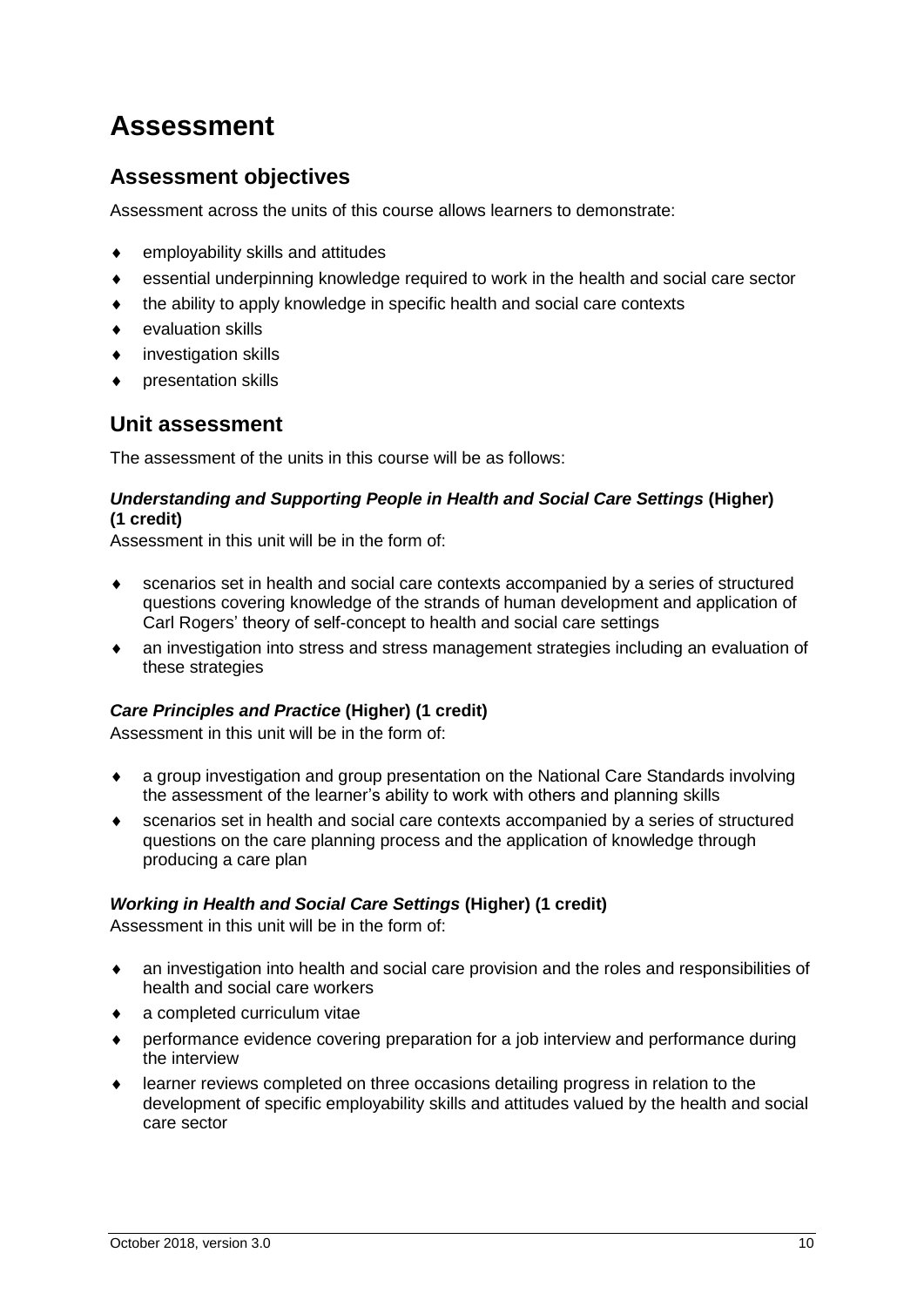#### *Health, Safety and Protection Issues in Care Settings* **(Higher) (1 credit)**

Assessment in this unit will be in the form of:

- written and/or oral evidence that learners will gather throughout the unit covering knowledge of health and safety responsibilities and appropriate ways of helping to protect service users who have been abused
- carrying out a risk assessment involving evaluating risks in a health and social care setting
- scenarios set in health and social care contexts accompanied by a series of structured questions, completed under open-book conditions, covering application of knowledge of managing aggressive behaviour in health and social care settings

Further details about unit assessment for this course can be found in the unit specifications.

Exemplification of possible assessment approaches for these units will be provided in the assessment support pack*.*

#### **Quality assurance**

All instruments of assessment used within this course should be internally verified, using the appropriate policy within the centre and the guidelines set by SQA.

External verification will be carried out by SQA to ensure that internal assessment is within the national guidelines for these qualifications.

Further information on internal and external verification can be found in *SQA's Guide to Assessment* **[\(www.sqa.org.uk/GuideToAssessment\)](http://www.sqa.org.uk/sqa/files_ccc/GuideToAssessment.pdf)**.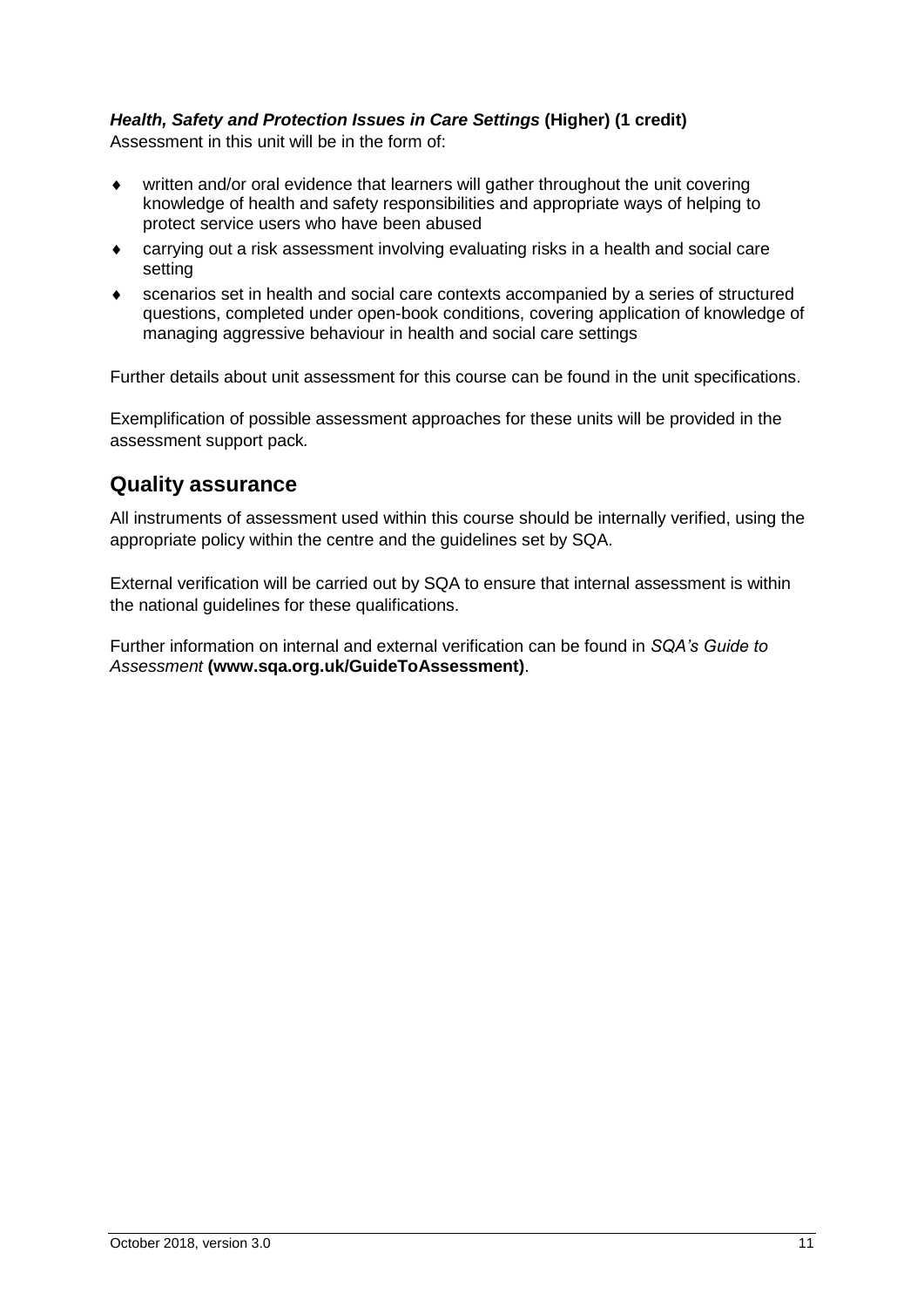## **Development of skills for learning, skills for life and skills for work**

It is expected that learners will develop broad, generic skills through this course. The skills that learners will be expected to improve on and develop through the course are based on SQA's *Skills Framework: Skills for Learning, Skills for Life and Skills for Work* and drawn from the main skills areas listed below. These must be built into the course where there are appropriate opportunities.

#### **1 Literacy**

- 1.1 Reading
- 1.2 Writing
- 1.3 Listening and talking

#### **3 Health and wellbeing**

- 3.1 Personal learning
- 3.2 Emotional wellbeing
- 3.3 Physical wellbeing

#### **4 Employability, enterprise and citizenship**

- 4.1 Employability
- 4.3 Working with others

#### **5 Thinking skills**

- 5.1 Remembering
- 5.2 Understanding
- 5.3 Applying
- 5.4 Analysing and evaluating
- 5.5 Creating

Amplification of these skills is given in SQA's *Skills Framework: Skills for Learning, Skills for Life and Skills for Work*. The level of these skills will be appropriate to the level of the course.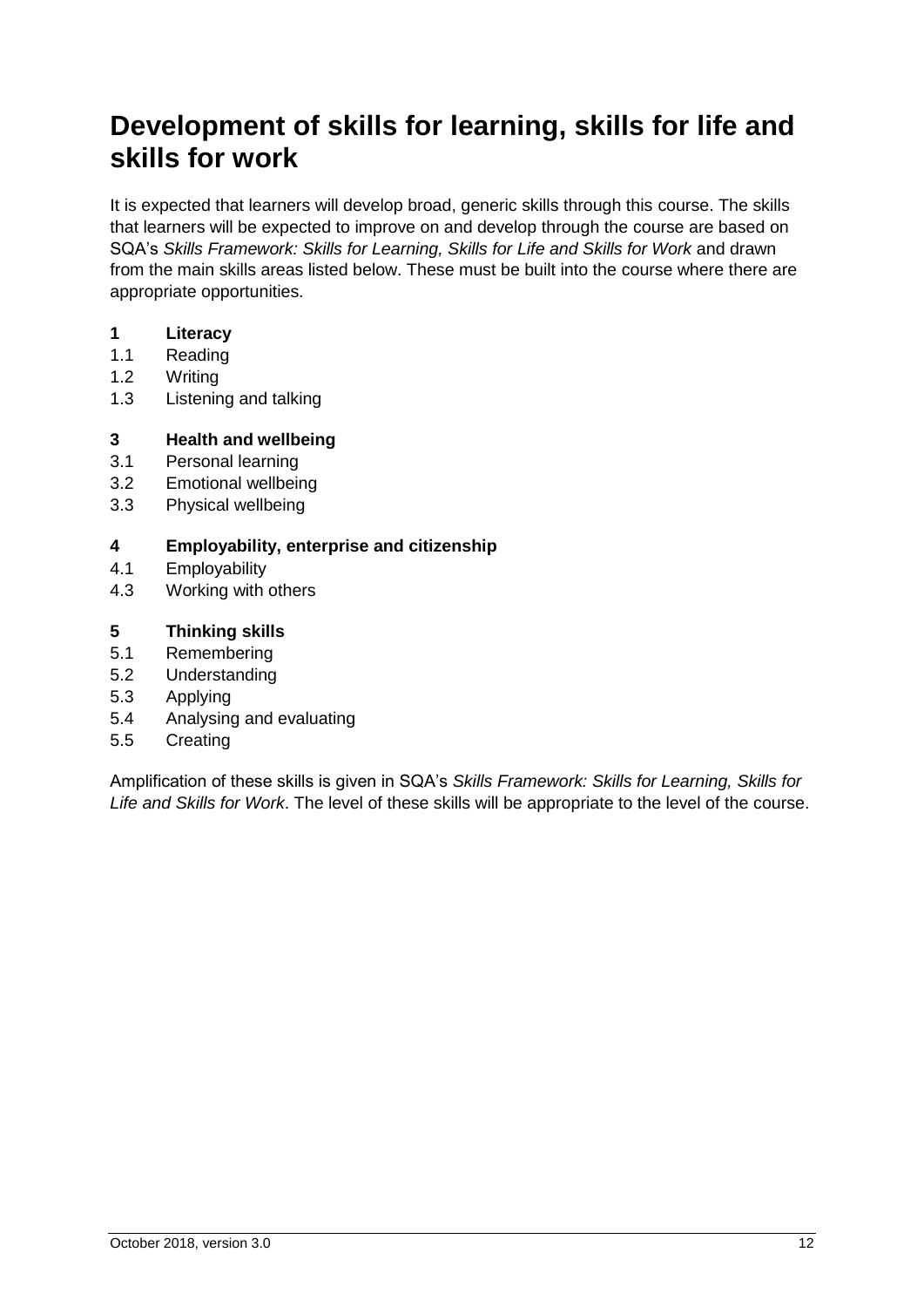## **Employability skills profile**

Employability skills covered in this course are detailed in the table below. For the purposes of the table, the units are referred to as A, B, C and D as indicated.

| Understanding and Supporting People in Health and Social Care Settings | $= A$ |
|------------------------------------------------------------------------|-------|
| <b>Care Principles and Practice</b>                                    | $=$ B |
| <b>Working in Health and Social Care Settings</b>                      | $= C$ |
| <b>Health, Safety and Protection Issues in Care Settings</b>           | $= D$ |

| <b>Employability skill/attitude</b>              | <b>Evidence</b> |
|--------------------------------------------------|-----------------|
| positive attitude to learning                    | C               |
| verbal and non-verbal communication skills       | C               |
| listening skills<br>٠                            | C               |
| good time-keeping<br>٠                           | $\mathsf{C}$    |
| ability to reflect on own abilities              | C               |
| demonstrate reliability by completing tasks<br>٠ | C, B, D         |
| respect for others                               | <b>B, C, D</b>  |
| ability to work on feedback from others          | $\mathsf{C}$    |
| organisational skills<br>٠                       | A, B, C         |
| planning skills                                  | A, B, C         |
| willingness to carry out instructions            | B, C, D         |
| ability to work with others<br>٠                 | B, C            |
| health and safety awareness<br>٠                 | C, D            |
| understanding roles and responsibilities         | B, C, D         |
| awareness of care values                         | A, B, C, D      |

#### **Assessment evidence in all units:**

- A = Case study based on Carl Rogers' theory of self-concept and investigation into stress and stress management.
- B = Group investigation and presentation on the National Care Standards and the production of a care plan.
- $C =$  Investigation of health and social care provision, the production of a CV for a specific job role, participating in an interview for a specific job role and learner reviews of employability skills.
- $D =$  Closed-book test on health and safety responsibilities and protecting service users, case study on managing aggressive behaviour and carrying out a risk assessment in a real or simulated health and social care setting.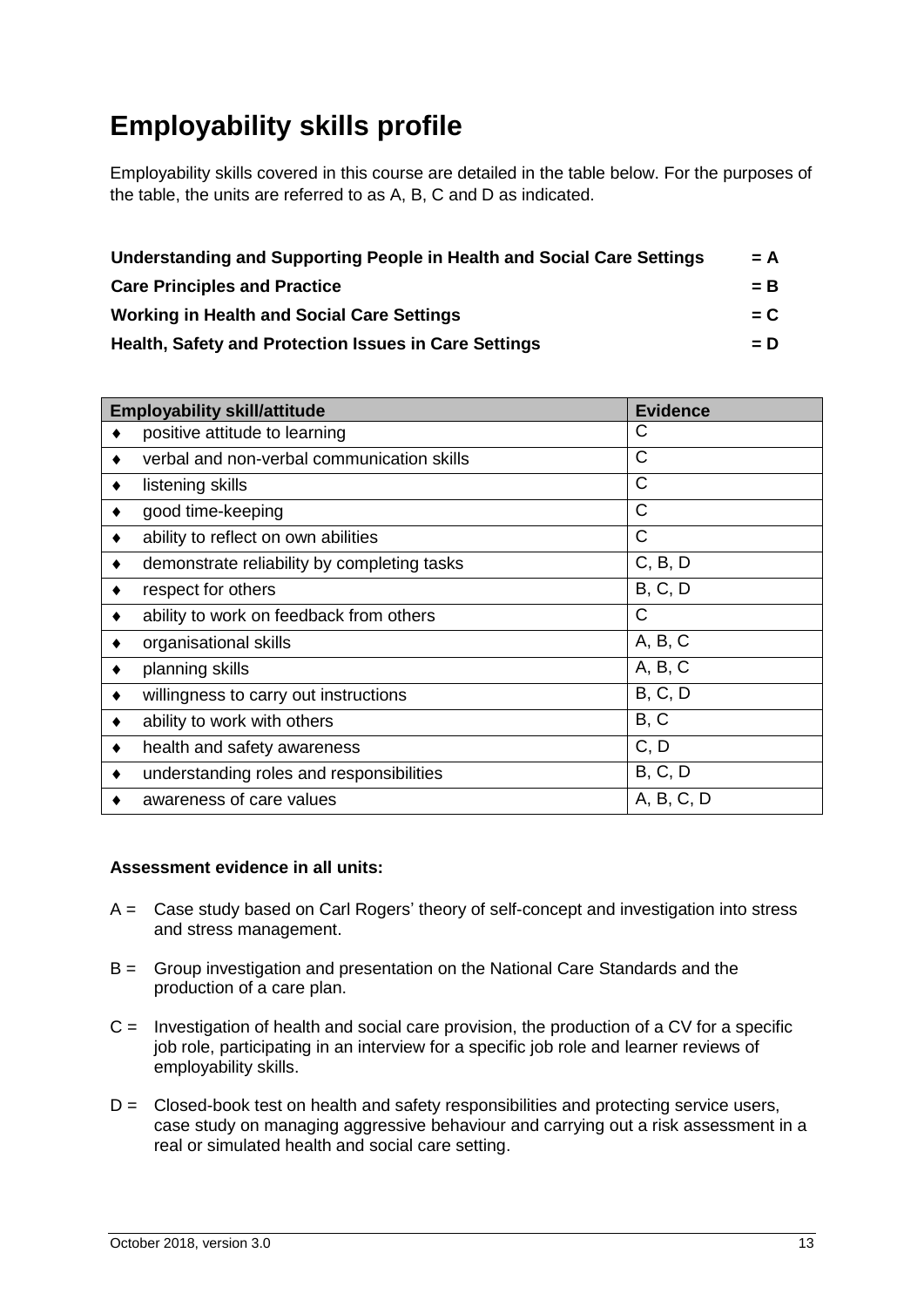## **Course support notes**

Course support notes are not mandatory; they provide advice and guidance on approaches to delivering and assessing the Skills for Work course. They are intended for teachers and lecturers who are delivering the course and its units.

### **Guidance on approaches to delivery and assessment for this course**

This course is designed with an emphasis on experiential learning where learners will learn through practical experience and reflection, but there is also an emphasis on providing learners with important knowledge of subjects related to health and social care work. Experiential learning may be in the form of work placement in a care setting or simulated environment. Learners could be given the opportunity to develop their communication skills through, for example, interviewing a care worker on aspects of their job or through a class exercise where they practise open-ended questions by interviewing each other. A service user, for example a person receiving home care, may be willing to contribute to learners' learning by being interviewed on their opinion of the service they receive.

This could be an opportunity for learners to develop interpersonal skills and gain helpful insight into what receiving care or assistance is really like and put a person-centred approach into practice

There is an opportunity in this course for teachers/lecturers to be creative in their teaching and learning approaches. Investigations, role plays, debates, presentations, case studies, discussions and simulation exercises could give learners a stimulating and interesting learning experience. For example in *Working in Health and Social Care Settings* (Higher), learners will be exploring the use of good listening skills which they could practise through a role play. In *Care Principles and Practice* (Higher), learners will investigate the National Care Standards in a group. This will give them the opportunity to develop planning skills, the skills of working together and verbal and non-verbal communication skills. Using case studies in *Understanding and Supporting People in Health and Social Care Settings* (Higher) will 'bring alive' the relevance of studying human development and self-esteem. Simulation exercises on hazards in the workplace will provide realistic experiences when studying *Health, Safety and Protection Issues in Care Settings* (Higher).

Confidence building is also a beneficial aspect of this course. Learners will be reviewing their own skills and attitudes and setting personal goals which can help build confidence as learners see progression. This course also lends itself to confidence building on a more informal basis through, for example, class exercises, where progress can be commented on and encouragement given by the teacher/lecturer or others.

## **Sequencing/integration of units**

Beginning with an induction to the course will enable learners to understand fully what is required and the approaches to be adopted. The importance of the employability skills should be highlighted at this stage and learners made aware that they will be assessed on their skills development throughout the course. Also making learners aware from the outset that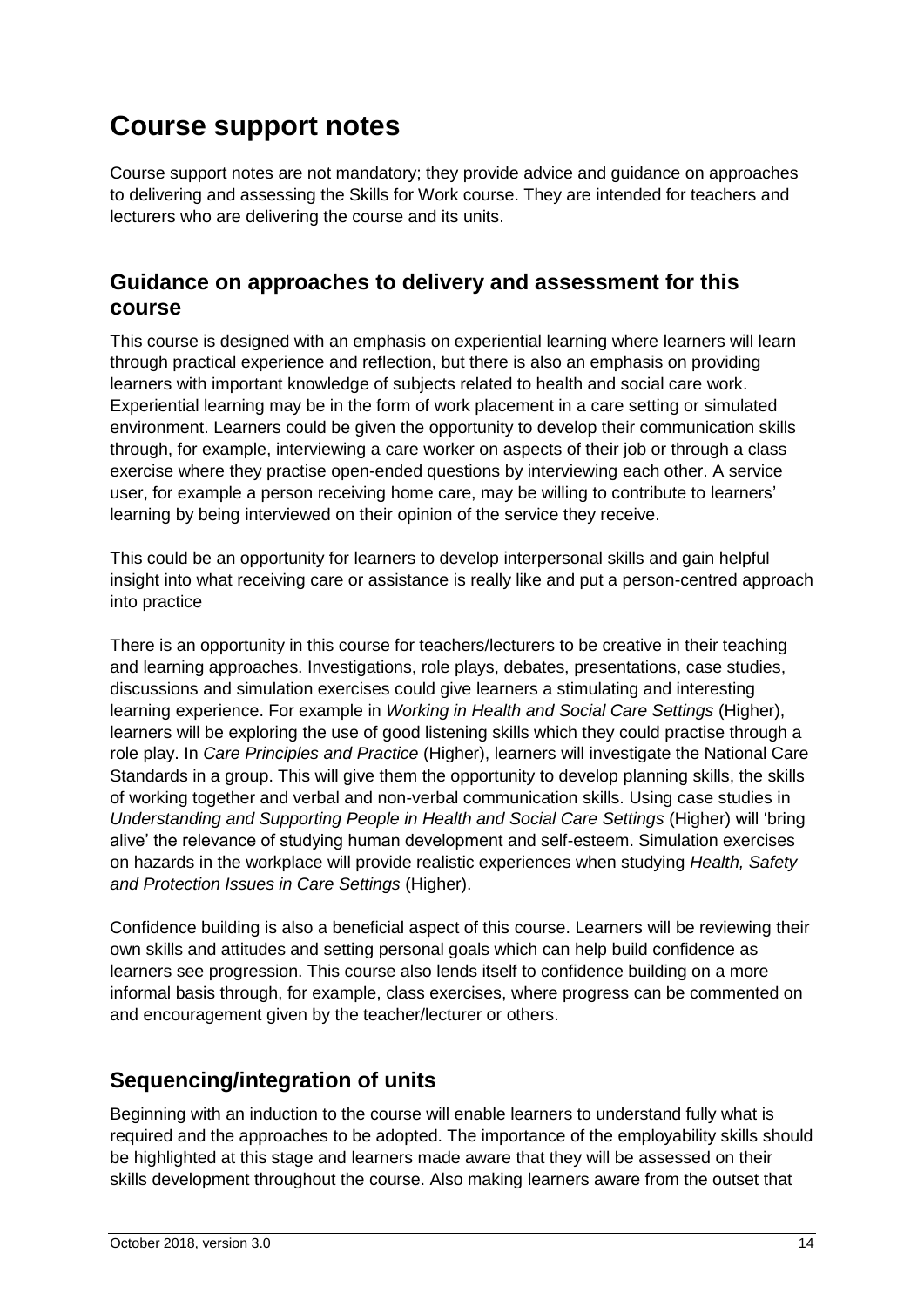this course differs from others with its emphasis on experiential learning will prepare learners for active participation in group activities, simulations, role plays and presentations.

While the sequence of delivery of the unit is for individual centres to decide, centres may wish to integrate delivery across units. In this case, it may be helpful to begin with the investigation into care provision and roles of the care worker in the unit *Working in Health and Social Care Settings* (Higher), followed by an introduction to the specific employability skills and attitudes they will have the opportunity to develop throughout the course. If this is followed by the investigation into the National Care Standards in the unit *Care Principles and Practice* (Higher), then learners will have a good introduction to care work and the principles that underpin the work.

Following on from this, it may be helpful for learners to learn about how people develop through life, development of self-concept, and stress management, which are covered in *Understanding and Supporting People in Health and Social Care Settings (Higher). This will* help learners develop an understanding of people and their behaviour and what affects them through life, before embarking on the other areas of study. Learners could then explore issues related to health, safety and protection in the unit *Health, Safety and Protection Issues in Care Settings* (Higher) before completing the course by learning how to produce a curriculum vitae and presenting themselves positively in a job interview. Whatever sequence of delivery is followed, it is important that the employability skills are not taught or assessed in isolation. The learning, teaching and assessment of these skills will be integrated with the learning, teaching and assessment in the other three units of the course.

Learners also need the time to practise, learn from feedback and show progression in these skills.

### **Guidance on approaches to delivery**

#### **Placements/visiting speakers/visits to care settings**

Centres are encouraged to establish links with care organisations that may be willing to offer support in the form of visits from a member of staff to give learners a realistic view of care work. Centres could also arrange work placements or visits to care establishments to help learners build their knowledge and develop their skills. If placements are organised, the centre's work placement guidelines and industry standard guidance on protection issues should be adhered to. Access to a variety of health and social care settings, for example resource centres for people with a learning disability, nursing homes and residential homes for older people is necessary. This will enable learners to share their experiences and give them a broader picture of care work to help them make decisions about future employment or training.

#### **Health and safety**

Learners will be exploring a care worker's responsibilities under health and safety legislation. Simulation activities could be set up which demonstrate some of the possible risks and hazards encountered in a typical care setting. This could give learners a realistic experience and provoke discussion. Learners should be informed that care workers are not allowed to engage in moving and handling people or equipment without having participated in a relevant moving and handling course.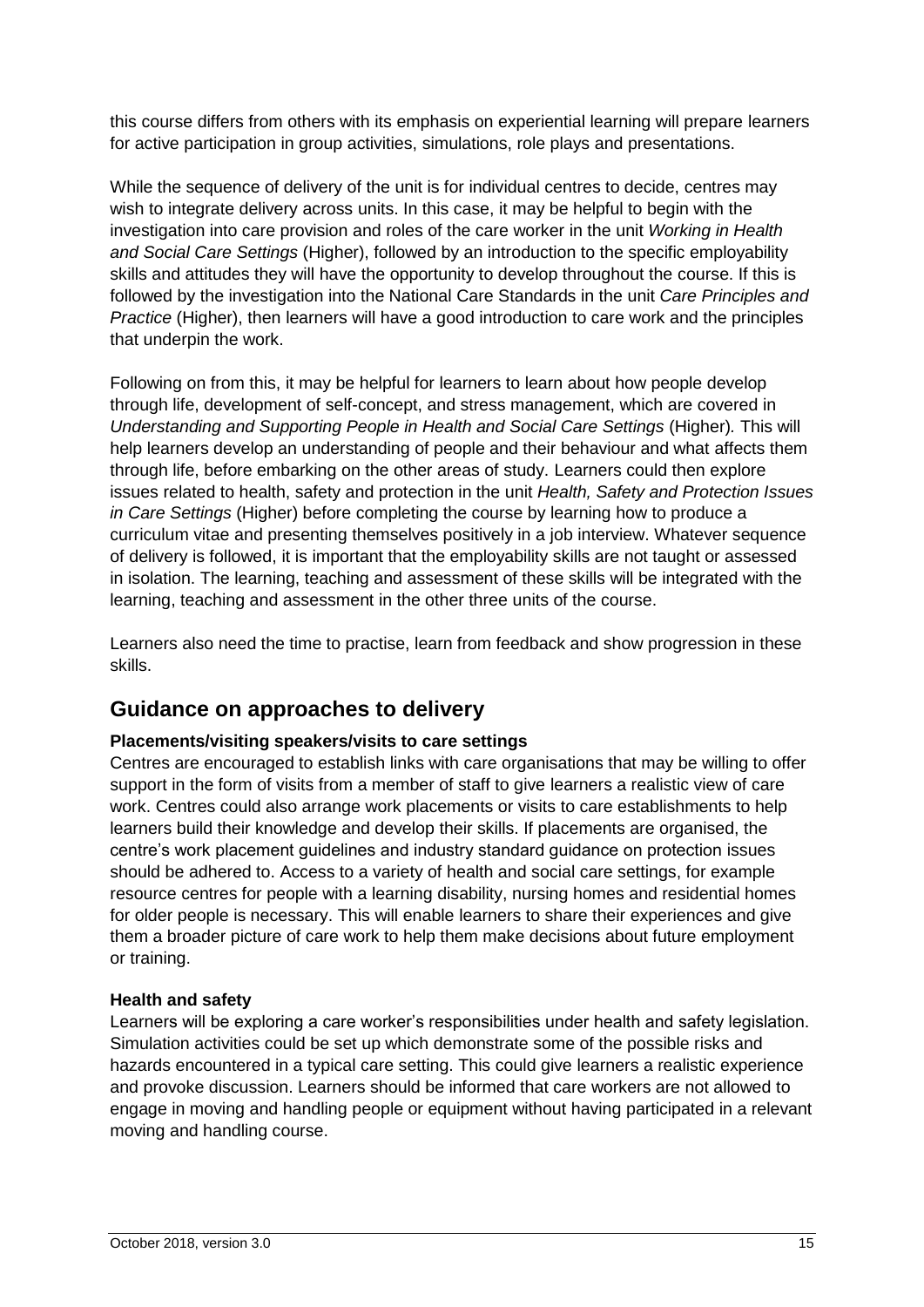## **Guidance on approaches to assessment**

The evidence requirements for units in the Higher Health and Social Care course are fully expressed in the mandatory section of each unit specification.

A variety of approaches will be used for gathering evidence, reflecting the variety of learning experiences offered throughout the course. These are:

- $\bullet$  individual and group investigations
- a group presentation
- case studies set in health and social care contexts
- practical activities: carrying out a risk assessment; preparing a curriculum vitae; producing a care plan
- learner performance in an interview for a health and social care job role
- learner reviews of specific employability skills and attitudes
- folios or written and/or oral evidence produced by learners throughout the units

The course allows for some integration of assessment across units. An example would be the integration of the assessment of *Care Principles and Practice* (Higher) and *Working in Health and Social Care Settings* (Higher). The process of working together to produce a presentation of work for outcome 1 of the unit *Care Principles and Practice* also lends itself to demonstrating some of the skills and attitudes required in outcome 2 of the unit *Working in Health and Social Care Settings* (Higher). The assessment for outcome 1 of the unit *Understanding and Supporting People in Health and Social Care* Settings (Higher) is in the form of a case study covering the strands of human development, a prerequisite, for understanding people's needs. This could be integrated with outcomes 3 and 4 of the unit *Care Principles and Practice* (Higher) which covers people's needs and how to meet those needs through a care plan. Learners could be given case studies accompanied by a series of questions that allow them to generate the evidence required.

The assessment support pack provided for each unit within the Higher Health and Social Care course illustrates the standard that should be applied. If a centre wishes to design its own assessments, they should be of a comparable standard.

### **Opportunities for e-assessment**

E-assessment may be appropriate for some assessments in this course. By e-assessment we mean assessment which is supported by Information and Communication Technology (ICT), such as e-testing or the use of e-portfolios or social software.

Centres that wish to use e-assessment must ensure that the national standard is applied to all learner evidence and that conditions of assessment as specified in the evidence requirements are met, regardless of the mode of gathering evidence. The most up-to-date guidance on the use of e-assessment to support SQA's qualifications is available at: **[www.sqa.org.uk/e-assessment](http://www.sqa.org.uk/e-assessment)**.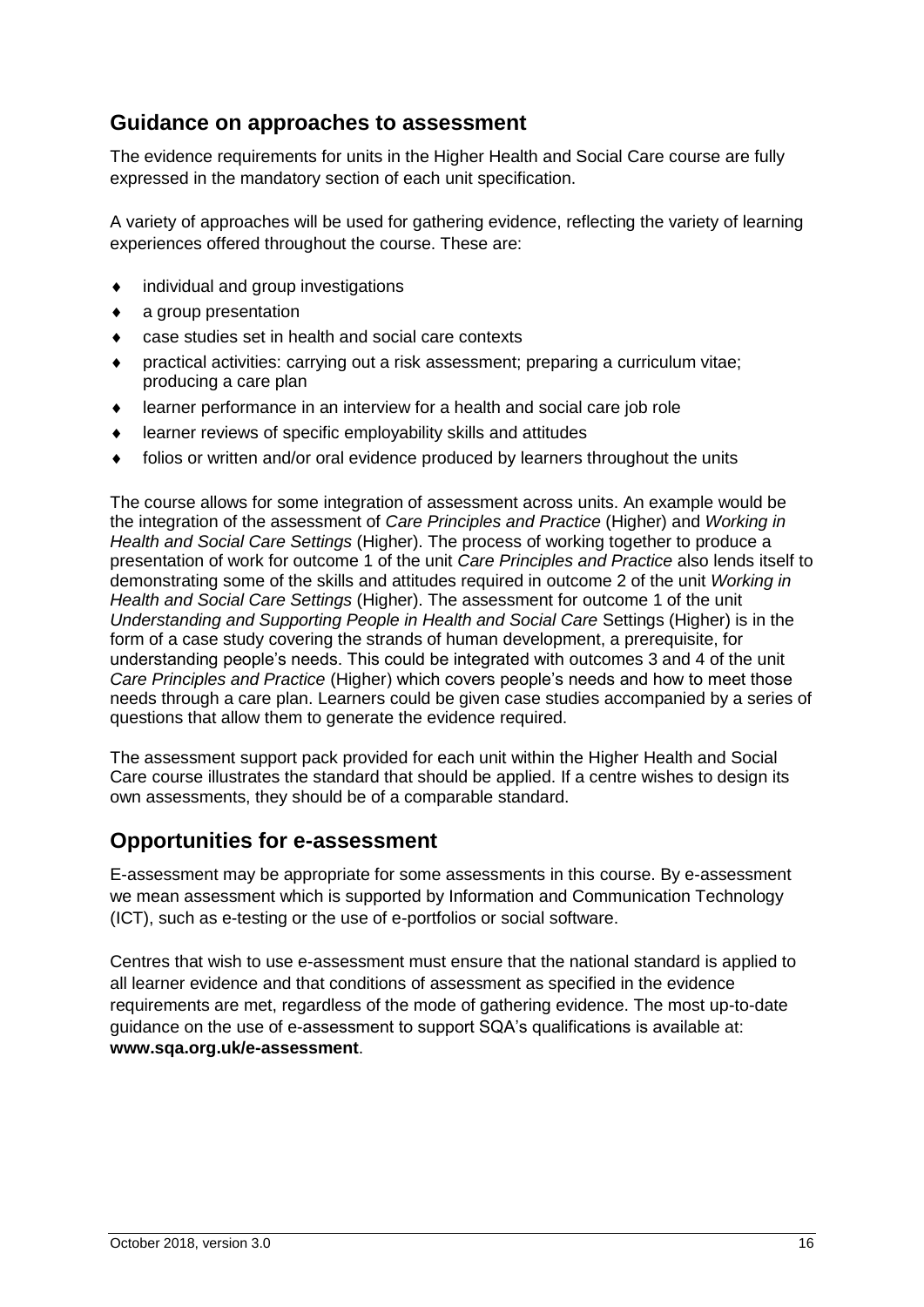## **Opportunities for developing Core Skills**

In this course, learners will be involved in a number of activities that offer opportunities to develop aspects of Core Skills. They will identify, gather, analyse and evaluate a variety of information. They will be involved in a group investigation and presentation, working in a team and individually. They will produce a curriculum vitae, take part in an interview and evaluate their employability skills. They will also create a care plan to meet a specific person's needs and carry out a risk assessment:

These activities offer opportunities to develop aspects of the following Core Skills:

- Problem Solving
- Working with Others

There is automatic certification of Critical Thinking at SCQF levels 5 and SCQF level 6 in this course.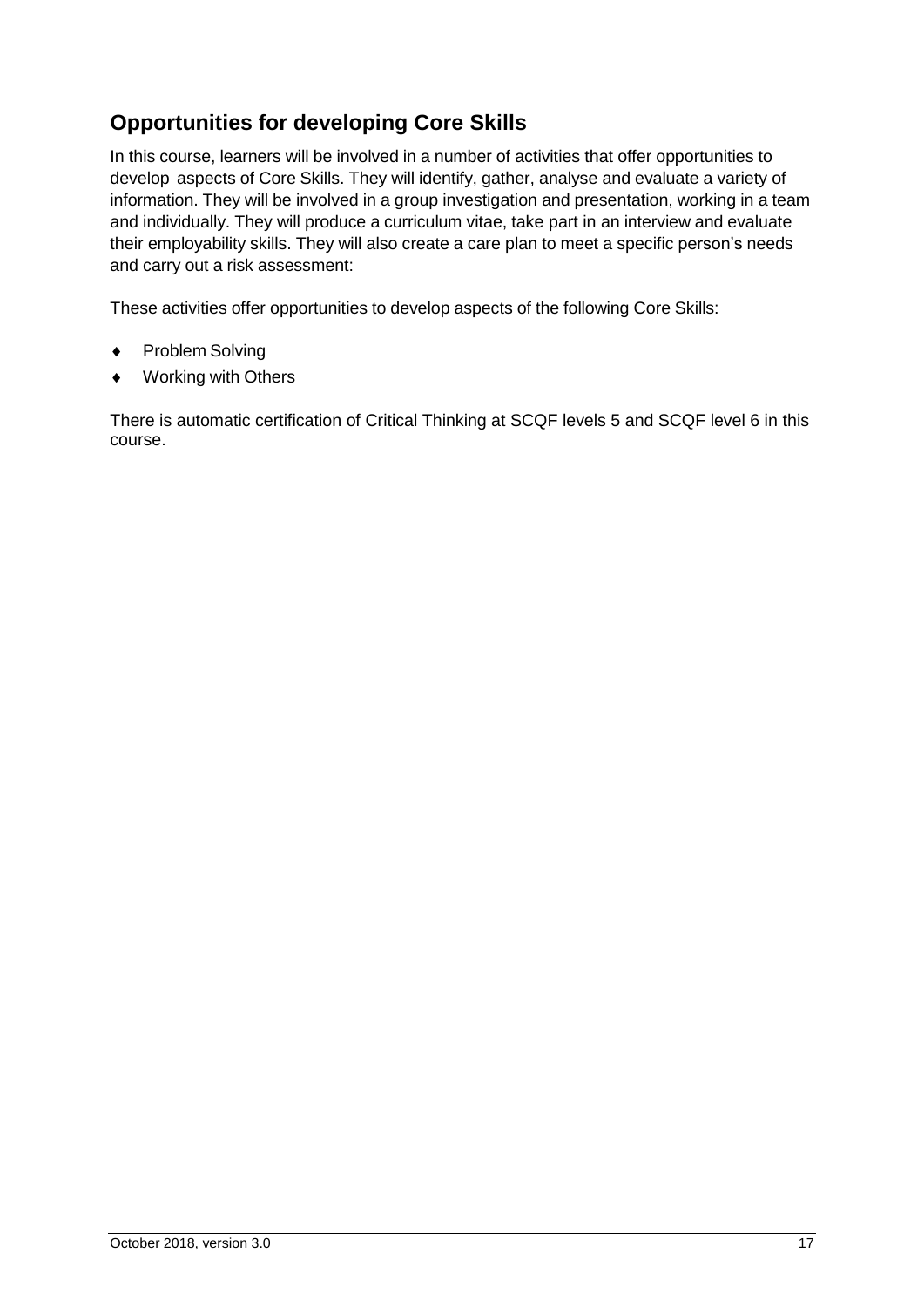## **General information for learners**

This section will help you decide whether this is the course for you by explaining what the course is about, what you should know or be able to do before you start, what you will need to do during the course and opportunities for further learning and employment.

This course focuses on:

- understanding people and their behaviour within health and social care
- the values in health and social care work and the standards workers should meet
- developing the appropriate knowledge, employability skills and attitudes for working in health and social care
- health, safety and protection issues in a health and social care setting

You will learn how to:

- Explain the five strands of human development and their relevance in a health and social care employment.
- Understand how Carl Rogers' theory of self-concept can help individuals.
- Prevent and manage stress for people in care.
- As part of a group, investigate the importance of Care Standards in health and social care work.
- Take part in a group presentation on the National Care Standards.
- Explain the planning process used for a care patient's needs.
- Produce a care plan for a patient's needs.
- Investigate different types of health and social care arrangements.
- Prepare for employment by producing a CV for a job role in a health and social care environment.
- ◆ Participate in a mock interview for the job role.
- Review your own performance in order to develop your employability skills.
- Explain health and safety responsibilities and hazards in a health and social care environment.
- ◆ Carry out a risk assessment.
- Explain how to deal with incidents involving aggressive behaviour.
- Describe how health and social care workers can help protect patients who have been abused.

You do not need to have any previous qualifications or experience.

After you finish this course, there may be opportunities to study other qualifications in this area, and/or further develop skills that will help in employment.